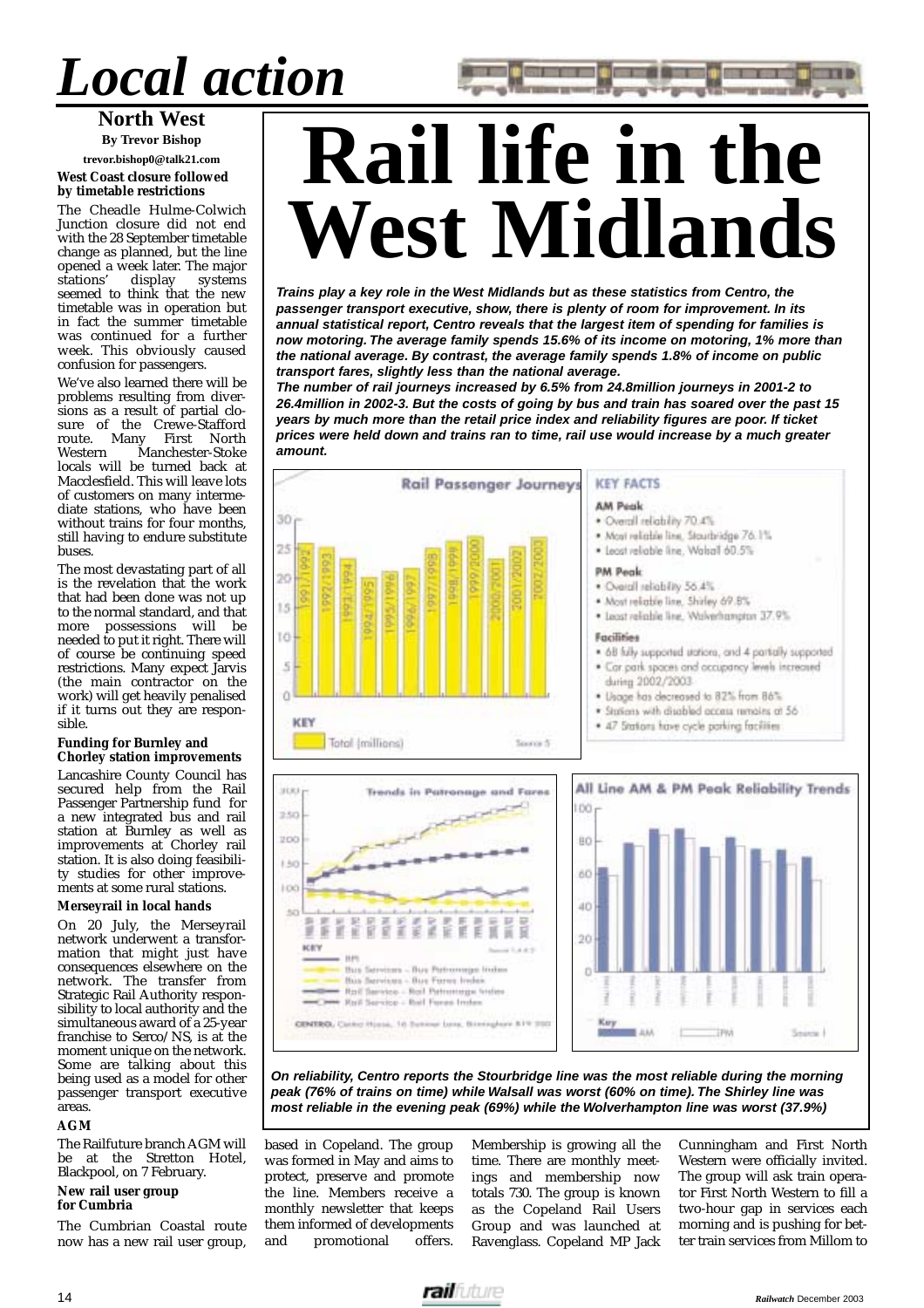

Whitehaven. If anyone is interested in becoming a member, the chairman is Tony Potts, 5 Highfield Court, Hillcrest, Whitehaven, Cumbria CA28 6TR. Tel: 01946 69406. The secretary is D Smith. Tel: 01946 822055.

#### **Midland Mainline service to London**

The new Midland Mainline ser-<br>vice between Manchester between Manchester Piccadilly, Stockport, Leicester and London St Pancras began on 18 May. The full service of 14 trains each way (Monday to Saturday) started on 30 June. The fares are generally cheaper than on Virgin Trains. The £50 "any permitted route" Saver between Manchester and London is valid on both Virgin and Midland Mainline services. The "Route Chesterfield" Saver (which is valid on Midland Mainline only) is now £49. The first Midland Mainline train on which a Saver ticket is valid is the 07.47 Piccadilly to St Pancras (arrive 11.06) and passengers holding Saver tickets can return on the 19.00 from St Pancras (this compares with Virgin's first Saver train at 10.27 from<br>Piccadilly!). The cheapest The cheapest Midland Mainline fare is the £20 Capital return, which needs to be booked at least seven days in advance. Bookings and information on Midland Mainline services are available on 08457 125678 or at www.midland mainline.com. The service was originally expected to continue until 24 June 2004, but it is now expected to continue until the September timetable change in 2004.

#### **August engineering blockade at Longsight**

The total engineering blockade that took place in the Longsight area at the end of August, originally scheduled to occur from 23 August to 31 August, was at the last minute changed to restore weekday services in the central week (26-29 August). It is not certain why the full blockade was cancelled but it is believed it was because the signalling system has not yet received Health and Safety Executive approval. This was for like-forlike renewal of track and signalling equipment between Ardwick Junction (exclusive) and Slade Lane Junction (exclusive). The Buxton-Manchester, and peak hour services to and from the mid-Cheshire line and Crewe-Manchester ran to/from Victoria from Stockport (via Denton-Ashton Moss).

The next phase of blockades is now in full swing, with closure of the Crewe-Cheadle Hulme and Manchester Airport sec-

tions over weekends, with replacement bus services, and off-peak weekday closure of three out of four lines between Crewe and Stafford. Trains are diverted along the newly electrified Kidsgrove-Crewe route. Services are being maintained on the Cheadle Hulme to Stockport section on Saturdays, at the same times as if they were going to and from Crewe or Alderly Edge, but the trains are then being sent empty to turn back at Macclesfield. A sevenweek blockade of Stockport is expected next year to enable the new layout and signalling to be commissioned.

**Editor's apology**: Sorry to Trevor and to the North West branch for not including earlier contributions.

#### **Devon and Cornwall**

**By Stuart Walker**

**railfuturesw@swalker79.fsnet.co.uk and Gerard Duddridge**

**G.A.Duddridge@exeter.ac.uk**

#### **Newquay line**

It was reported in the *Western Morning News* on 30 October that the use of all Devon and Cornwall branch lines has increased. The largest rise has been a 22% increase in passengers on the Newquay to Par line. Railfuture considers that numbers would increase still further if the railway could be diverted to run directly to St Austell via St Dennis. The original idea was to release the trackbed on the old route for use in upgrading the A30 trunk road across Goss Moor. The money saved would be used on the new railway route, but now the Highways Agency is supporting a £51million scheme to build a new dual carriageway road to the north of Goss Moor, with a public inquiry expected next year.

#### **SRA axes RPP schemes in Devon and Cornwall**

The Strategic Rail Authority's decision to cease the Rail Passenger Partnership Scheme has meant that many schemes for Devon and Cornwall may not take place. Schemes that have been axed include access improvements at Exeter St Davids station and refurbishment of eight stations on the Exmouth line. Proposed capacity improvements to the Falmouth Branch line, also dependent on Objective One money, will not receive match funding from the SRA. Instead, Cornwall County Council proposes using its own capital monies to progress this scheme. However, the Falmouth branch improvements now looks less likely, as they depend on the train operators running more services, something which the SRA is unlikely to support and the county council is unlikely to afford. The SRA has confirmed that schemes already approved will continue, and the plan to redouble the Probus to Burngullow section of the Cornish main line, singled in the 1980s, should still happen. The SRA has confirmed it will support this scheme, as it considers it an important part of its strategy to improve punctuality. However, this depends on whether the scheme is successful in gaining Objective One funding, applied for in July.

#### **East Devon local plan**

Our ideas to protect specific disused railways in the revised deposit version of the East Devon Local Plan (September 2003) have been rejected. However, a positive note is that the district council is proposing a specific policy covering all the former railway routes. Proposed Policy TA4B states: "Planning permission will not be granted for development on undeveloped sections of disused railway lines which have potential<br>for re-use as a re-use transportation/recreation route,

if it would prejudice the future ability of the route to perform this function." It's not as specific as we would like, but if this much had been done 25 years ago we would not have lost the potential to reopen routes such as Exmouth to Budleigh Salterton.

### **East Anglia**

**By Nicholas Dibben**

**nick.dibben@ukgateway.net New pro-rail web-site for Cambridge launched**

A Lib Dem Cambridgeshire County Councillor, Alex Reid, has become increasingly worried that the proposed Huntingdon to Cambridge Guided Bus Scheme is deeply unsatisfactory in environmental and strategic terms. He has set-<br>up a new web-site: a new http://www.cambrail.com to propose a rail-based alternative. The concept put forward complements the ideas of CAST-IRON put forward in the last edition of *Railwatch* but is aiming for a more intensive service from the start. The branch has provided information of other rail schemes and details of pre-



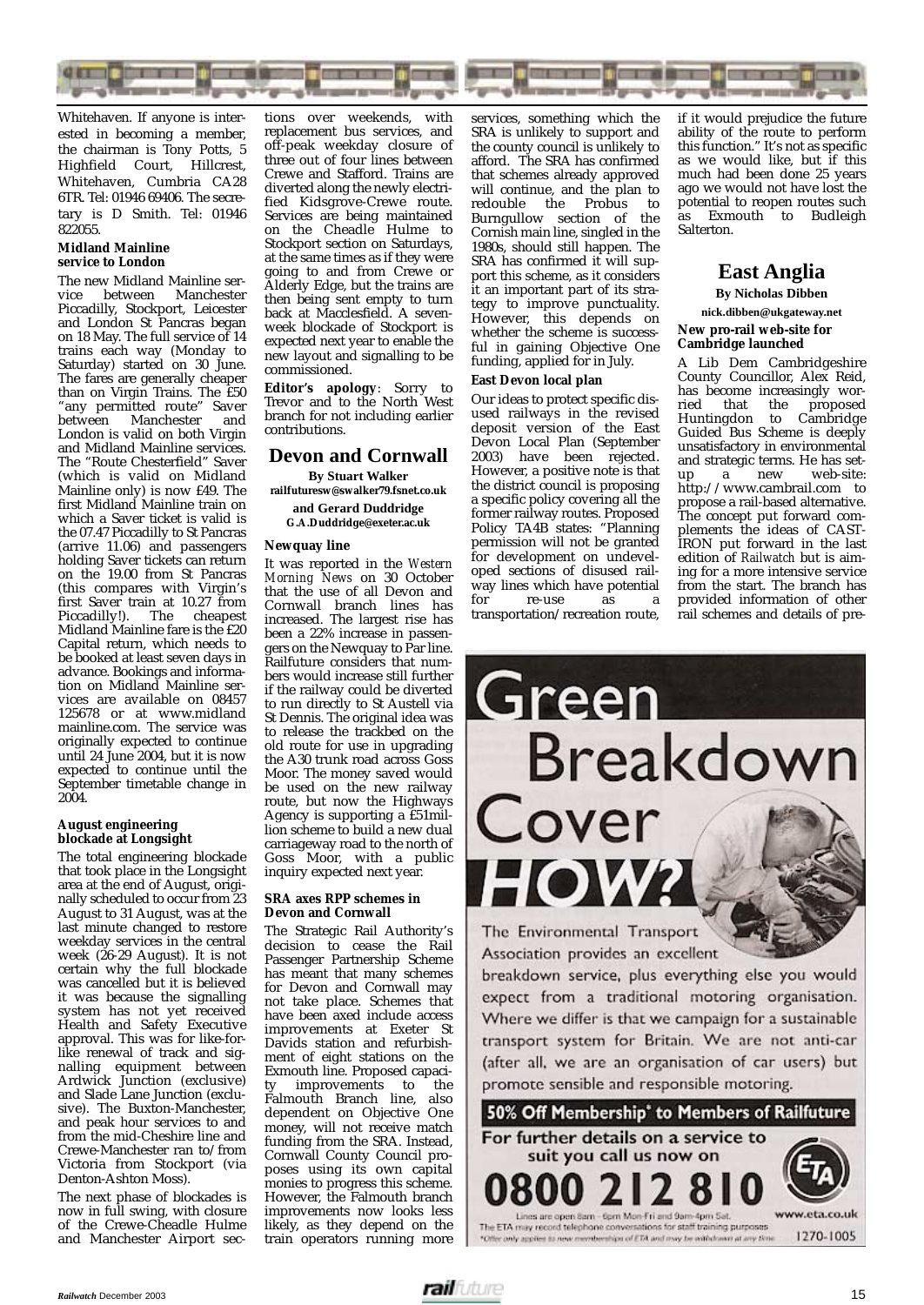# *Local action*



rail schemes and details of previous work done on the St Ives line to assist this campaign.

#### **Success for Cambridge to Norwich service**

The first year of the new direct passenger service between Cambridge and Norwich has carried over half a million users, nearly a third above the predicted number. A regular hourly service with new trains, onboard refreshments and increasing road congestion are seen as the reasons for the success. Surveys carried out by train operator Anglia Railways suggests that nearly half (44%) of the passengers previously made the journey by car. The success has been widely recognised with a number of awards<br>including the Business  $int$ including Development Award organised by a regional newspaper.

#### **Rail users meet in Ely**

Around 80 rail users representing Railfuture, various rail user and environmental groups and regular passengers, met in Ely for the Rail Passengers Council for Eastern England conference.<br>RPCEE chairman Derek chairman Langslow outlined the current issues facing the region's railways and the work the organisation has been doing on station surveys. Chris Austin from the Strategic Rail Authority outlined the *Case for Rail* and highlighted the improvements that had taken place on the railways. Using Ely as an example, he showed the improvements to train service frequency and reduced journey times that had taken place to all destinations over the past 20 years.

RPC national chairman Stewart Francis urged delegates to unite behind the case for rail being put forward by the SRA and noted that the goodwill of the public towards the railways was fast running out. He also called for railway performance targets to be more passenger focused. Delegates were also asked to indicate their priorities for improving train services and station facilities within the region.

### **East Midlands**

**By Anthony Kay**

#### **A.Kay@lboro.ac.uk Central Trains One Year On**

Last November Nick Brown, managing director of Central Trains, addressed a public meeting organised by Railfuture East Midlands at a time when<br>Central Trains' performance Central Trains' was at a low ebb. He challenged us to invite him back in  $12$ months' time so that he could update us on improvements,



**After the success of Hull Trains – Britain's first open access train operator – in running services on the East Coast main line, there are plans by an operator called Grand Central to operate trains over the Pennines from Manchester to Newcastle.**

**The Strategic Rail Authority is reported to be sceptical of the plans to bring a bit of glamour back to the railway by using refurbished InterCity 125 trains because it may take passengers away from existing services.**

**But Grand Central is confident that by using trains which have an unrivalled reputation for comfort, versatility and ride quality, they will attract new business. It will concentrate on providing excellent first class facilities and plans to have a proper buffet with a wide range of food. It will also have space for 12 cycles per train.**

**The trolley service on many existing trains leaves a lot to be desired and a significant market (cyclists who want to travel with their bikes) find existing facilities woefully inadequate.**

**Grand Central wants supporters of their plans to contact the Rail Regulator who will make the final decision as to whether their trains will be allowed a licence for trans-Pennine tracks.**

**Grand Central aims to operate eight trains a day with 268 seats, serving Rochdale, Wakefield, Leeds, York and Darlington. The trains will be routed through the reopened station at Brighouse which Yorkshire Railfuture believes could be a railhead for park-and-ride drivers from the M62 motorway. Grand Central aims to operate without subsidy.**

**More information: www.grandcentralrail.com**

**The Rail Regulator is at 1 Waterhouse Square, 138-142 Holborn, London EC1N 2TQ, or contact.cct@orr.gsi.gov.uk**

and we have taken up the challenge. He is speaking at 14.00 on Saturday 15 November at the YMCA, East Street, Leicester.

#### **No trams for Northampton**

Consultants for Northampton County Council have said that the costs of a Rapid Transit system for the town and for a new railway station south of the M1 could not be justified in terms of the benefits that would be provided. Several road schemes were also thrown out by the consultants. The schemes were part of an £80million package of measures proposed by the council.

#### **Thames**

#### **By Chris Wright**

**chriswrightmk@aol.com**

#### **East-West Rail**

The provision of a service between Oxford and Bedford remains alive. The East West Rail Consortium has continued discussions with the Strategic Rail Authority and was to submit new funding bids following the SRA review of the potential for freight on the route. It was hoped the SRA would work with the Government and the expansion plans for the region to find a way forward.

The branch chairman attended a meeting in Islip to discuss the formation of an Oxford to Bicester Rail Action Committee which it was hoped to launch on 12 November.

Tony Baldry MP has agreed to look into the lack of obvious progress on restoring the service and may try to raise the issue in the Commons.

The chairman also attended a meeting organised by Milton Keynes Chamber of Commerce where Lord Rooker spoke about the expansion of Milton Keynes. He waxed lyrical about the road schemes going ahead and acknowledged the possible potential of rail. The meeting, however, made it clear that the Oxford-Cambridge line must have a part in the plans. Lord Rooker said this had been made very clear and Aylesbury Vale Council had pressed the case for the Aylesbury link. The chamber and local Institute of Directors emphasised the point. Lord Rooker said that government departments would need to bring forward schemes and recognise the need for infrastructure. His department (Office of the Deputy Prime Minister) had funds to help develop schemes.

We are heartened by the news from Anglia Railways, where the first phase of reopening Norwich to Cambridge has seen

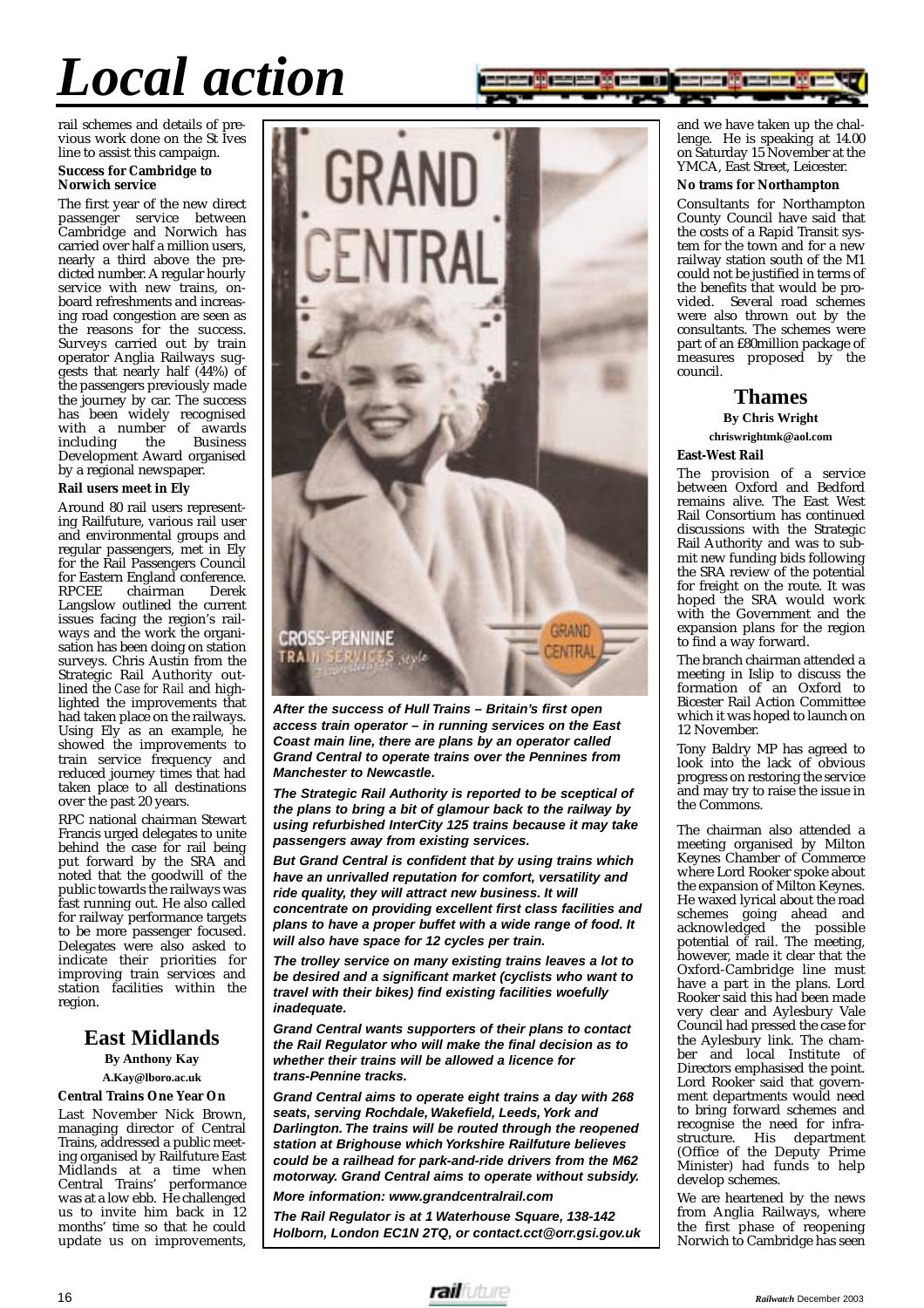

44% of users from cars and estimates exceeded by 30%. Well done the SRA but what about Phase 2?

Aylesbury Vale District Plan is being revised. Stations at Winslow, Calvert and Quainton, North Aylesbury and Stoke Mandeville are proposed.

It seems after years of campaigning and the formation of OBRAC, the message has got home. It is shameful that the SRA cannot be more positive and pro-active publicly.

Next branch meeting in December has a speaker from Thames Trains on marketing and customer care.

> **North East By Peter Wood 0191 522 6036**

#### **Alnmouth**

Colin Harris from Virgin Cross Country gave a stimulating talk to our September branch meeting held in Durham. Using the improved calling pattern at Alnmouth he drew attention to the increased patronage that has already taken place. He made the point that while there are still seats available on the trains, the station's capacity to handle passengers is now exhausted. His argument was that further marketing of the service would be inappropriate until passenger facilities at the station had been increased with more car parking, better access, longer booking hours and better bus links to Alnwick. We understood Alnwick District Council, among others, is addressing the issues raised.

#### **Hartlepool**

The Strategic Rail Authority has decided not to extend funding for the additional trains which have been running for three years between Sunderland and Hartlepool, along the Durham coast, so halving the daily service. This led to a scathing attack upon the SRA by the<br>region's Rail Passengers Passengers Committee with a press release headlined "Scant Regard for Plight of Region's passengers. Train services on Durham Coast line slashed by half and more to come". The RPC was also angry at the lack of publicity given to the cutback. The branch fully supports the RPC in its stand

#### **Tees-Tyne services**

Worse is in store for the region from the SRA. It has now<br>instructed Arriva Trains instructed Northern to stop running its<br>Tees-Tyne service (from Tees-Tyne Saltburn and Middlesbrough via Darlington and Durham to Newcastle. This will halve the daily service within the region -



**This is Newquay, Cornwall, one of the seaside resorts in Britain lucky enough to have a train service. Pictured is one of the through trains that bring thousands of holidaymakers to the resort.**

**Amazingly instead of celebrating the fact, some "experts" think people should not have the choice of travelling to Newquay by rail. Jonathan Tyler of Passenger Transport Networks, based hundreds of miles away in Leeds, Yorkshire, dismisses the Newquay branch as "sad" and advocates replacing the train with a bus from Bodmin Parkway.**

**It's really sad that after years of planners and consultants depriving people of real choices, they can't admit to their own mistakes. Another sad fact is that too many people feel they have no choice but to use their cars. Present them with a bus and they will back away. Give them a train and they will get on it.**

**A railway will always be able to run faster, more safely and with more comfort. It's the transport mode of the future. Climb aboard Jonathan.**

another of the SRA's bright ideas to encourage more rail use!

The RPC has again protested and two user groups in the region, Coastliners and the Saltburn Line group, together with the branch, are organising objections.

The result of this cutback, due from the commencement of the summer 2004 timetable, is that the only direct link between Tees and Tyne will be the longer journey via the Durham coast.

We appreciate capacity on the East Coast main line is at a premium but were the Stillington freight branch from Ferryhill south-east to Stockton to be upgraded for passenger use and<br>the Leamside line (from  $the$  Leamside line Ferryhill to Pelaw) to be reopened, the services could continue without needing access to the main line at all. The added benefit of this approach would be the equivalent of a four-track railway all the way<br>from Northallerton to Northallerton to Newcastle with ample scope for freight, regional passenger and East Coast main line diversionary services.

#### **Yorkshire**

**By Peter Davies**

**peter@bh-cc.co.uk**

**Leeds-Settle and Carlisle**

Following the withdrawal of the direct rail service from Leeds to<br>Glasgow, Arriva Trains Glasgow, Northern have introduced a locomotive-hauled service. The train is serviced and maintained at Healey Mills, and operates

**Over-privileged heads in the clouds** 

**Academics who need to travel between Oxford and Cambridge are reportedly so disenchanted with the existing unsatisfactory road and rail links that they plan to use a charter airline which began operating between the two cities in November.**

**Railfuture has been campaigning for years for the rail line to be reopened and it is an indictment of both the Government and the Strategic Rail Authority that they have allowed this project – which is relatively easy to implement – to fall by the wayside. It is also an indictment of the supposed academic power houses that they have not swung their undoubted weight behind rail – the only environmentally satisfactory mode of travel between the two "ivory towers" which are 70 miles apart.**

empty stock to Knaresborough where it forms an early morning commuter train into Leeds via Harrogate. At 09.47 the train departs for Carlisle arriving at 12.15.

The return journey commences at 13.31 and arrives in Leeds at 16.03. A new return commuter train has been introduced at 17.43, and the locomotivehauled train operates this service to Knaresborough. This is a private investment by Arriva Trains Northern and should prove very popular with visitors during the summer months. The service is on trial for a year, and does not operate on Saturdays. The service which operates on a Saturday departs at 09.49 and returns at 15.51 and is formed of a Class 158 Sprinter.

A new departure has been added to the existing timetable. A Class 156 Sprinter departs at 16.19 arriving in Carlisle at 18.56. The train returns south at 19.36 omitting Garsdale and Dent stations in order to take up the path of the existing 21.00 departure from Ribblehead on Mondays to Fridays. The introduction of these trains is to be applauded, despite the loss of the direct rail service to Glasgow Central.

#### **Skipton**

The feasibility study into the reopening of the 11-mile Skipton-Colne line, commissioned by Lancashire and North